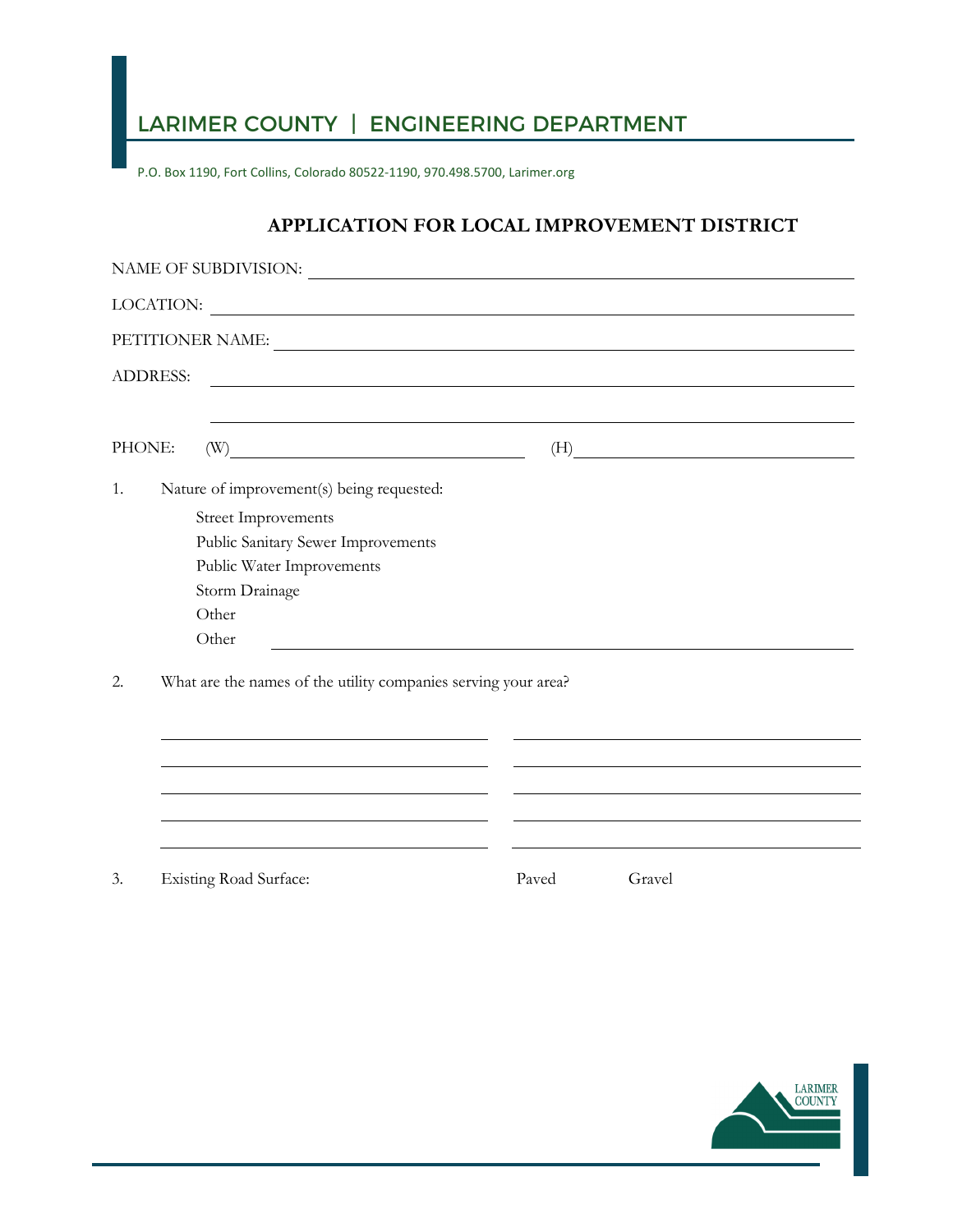

| Please list each street to be improved:                                                                               |              |               |
|-----------------------------------------------------------------------------------------------------------------------|--------------|---------------|
| <b>Street Name</b>                                                                                                    | Street Width | Street Length |
|                                                                                                                       |              |               |
|                                                                                                                       |              |               |
| <u> 1980 - Jan Samuel Barbara, martin a shekara 1980 - An tsara 1980 - An tsara 1980 - An tsara 1980 - An tsara 1</u> |              |               |
|                                                                                                                       |              |               |
| <u> 1980 - Andrea Andrew Maria (h. 1980).</u>                                                                         |              |               |
|                                                                                                                       |              |               |
| <u> 1980 - Jan Samuel Barbara, martin da shekara tsara 1980 - An tsara 1980 - An tsara 1980 - An tsara 1980 - An</u>  |              |               |
|                                                                                                                       |              |               |
|                                                                                                                       |              |               |
|                                                                                                                       |              |               |
|                                                                                                                       |              |               |
|                                                                                                                       |              |               |
|                                                                                                                       |              |               |
|                                                                                                                       |              |               |

5. Are there any drainage problems to be considered? Please explain with location and description:

6. Please list any unique conditions which apply to your request: